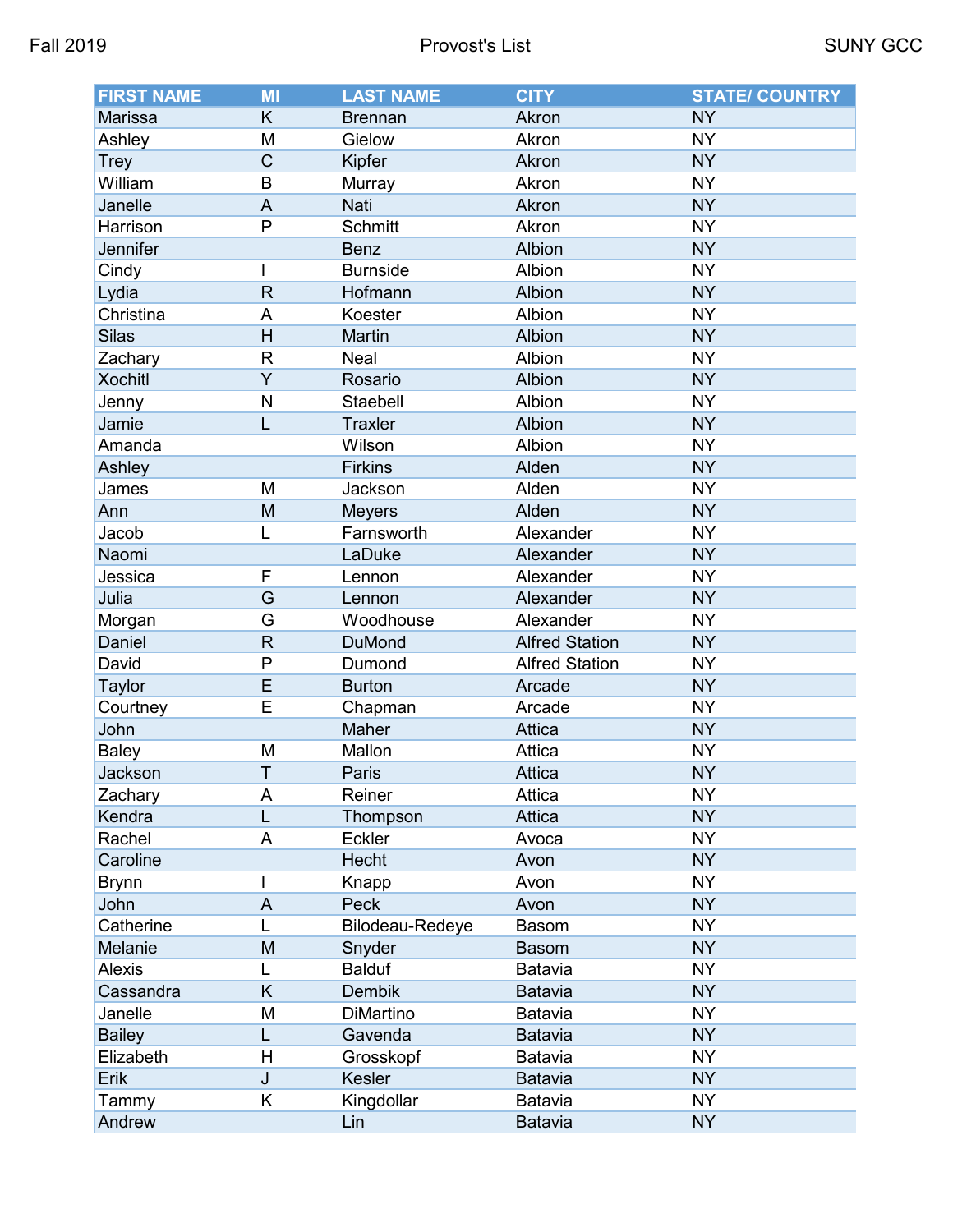| <b>FIRST NAME</b> | MI             | <b>LAST NAME</b> | <b>CITY</b>            | <b>STATE/ COUNTRY</b> |
|-------------------|----------------|------------------|------------------------|-----------------------|
| Carolyn           | L              | Logsdon          | Batavia                | <b>NY</b>             |
| Janae             | M              | Meister          | <b>Batavia</b>         | <b>NY</b>             |
| Mikala            | R              | <b>Phillips</b>  | Batavia                | <b>NY</b>             |
| Kyla              | L              | <b>Phillips</b>  | Batavia                | <b>NY</b>             |
| Margaret          |                | Richardson       | Batavia                | <b>NY</b>             |
| Elizabeth         | K              | Rindell          | Batavia                | <b>NY</b>             |
| Gabriella         | A              | Rindell          | Batavia                | <b>NY</b>             |
| Samuel            | J              | Sallome          | <b>Batavia</b>         | <b>NY</b>             |
| Justin            | J              | <b>Scott</b>     | Batavia                | <b>NY</b>             |
| <b>Bernard</b>    | J              | Skalny           | Batavia                | <b>NY</b>             |
| Robert            | $\mathsf{H}$   | <b>Tripp</b>     | Batavia                | <b>NY</b>             |
| <b>Brian</b>      | M              | Wheeler          | <b>Batavia</b>         | <b>NY</b>             |
| <b>Bryce</b>      | J              | <b>Orfanides</b> | <b>Bath</b>            | <b>NY</b>             |
| Gabriella         | L              | Orfanides        | <b>Bath</b>            | <b>NY</b>             |
| Kristina          | $\vee$         | <b>Bird</b>      | Bergen                 | <b>NY</b>             |
| Kelly             |                | Kruppner         | Bergen                 | <b>NY</b>             |
| Anna              | M              | Morrill          | Bergen                 | <b>NY</b>             |
| Grace             | E              | Morrill          | Bergen                 | <b>NY</b>             |
| Carly             | A              | Smith            | <b>Black Creek</b>     | <b>NY</b>             |
| Megan             | H              | <b>Bellinger</b> | <b>Brockport</b>       | <b>NY</b>             |
| Pabitra           |                | <b>Bhattarai</b> | <b>Brockport</b>       | <b>NY</b>             |
| Tracey            | M              | Catalfamo        | <b>Brockport</b>       | <b>NY</b>             |
| Abigail           | J              | Gurgel           | <b>Brockport</b>       | <b>NY</b>             |
| Cassia            | $\vee$         | Mientkiewicz     | <b>Brockport</b>       | <b>NY</b>             |
| Alana             | J              | Penna            | <b>Brockport</b>       | <b>NY</b>             |
| Morgan            | L              | Young            | <b>Brockport</b>       | <b>NY</b>             |
| Melissa           | J              | Adasme           | <b>Buffalo</b>         | <b>NY</b>             |
| Matthew           | L              | Guerin           | <b>Buffalo</b>         | <b>NY</b>             |
| Jackson           | C              | Kuffel           | <b>Buffalo</b>         | <b>NY</b>             |
| Katelynn          | $\overline{A}$ | <b>Kuffel</b>    | <b>Buffalo</b>         | <b>NY</b>             |
| Gianna            | $\mathsf R$    | Pietras          | <b>Buffalo</b>         | <b>NY</b>             |
| Susan             | K              | Radtke           | <b>Buffalo</b>         | <b>NY</b>             |
| Todd              | J              | Thompson         | <b>Buffalo</b>         | <b>NY</b>             |
| Siomara           | E              | Caballero        | <b>Byron</b>           | <b>NY</b>             |
| <b>Brigette</b>   | Y              | Velez            | Cairo                  | <b>NY</b>             |
| <b>Noble</b>      | J              | Colletti         | Canandaigua            | <b>NY</b>             |
| Jason             | G              | Holmquist        | <b>Central Square</b>  | <b>NY</b>             |
| <b>Brandi</b>     | N              | <b>Brown</b>     | Cheektowaga            | <b>NY</b>             |
| Jacqueline        | M              | Haberly          | Cheektowaga            | <b>NY</b>             |
| <b>Kristin</b>    | M              | Conner           | Churchville            | <b>NY</b>             |
| Alexander         |                | Forbes-Allen     | Churchville            | <b>NY</b>             |
| <b>Russell</b>    |                | Forbes-Allen     | Churchville            | <b>NY</b>             |
| Dominic           | J              | Renaldo          | Churchville            | <b>NY</b>             |
| Michael           | $\mathsf{R}$   | <b>Krick</b>     | Cicero                 | <b>NY</b>             |
| Erin              |                | Case             | <b>Clarence Center</b> | <b>NY</b>             |
| Joseph            | ${\sf P}$      | Cercone          | <b>Clarence Center</b> | <b>NY</b>             |
| Teagan            | D              | Thompson         | <b>Clarence Center</b> | <b>NY</b>             |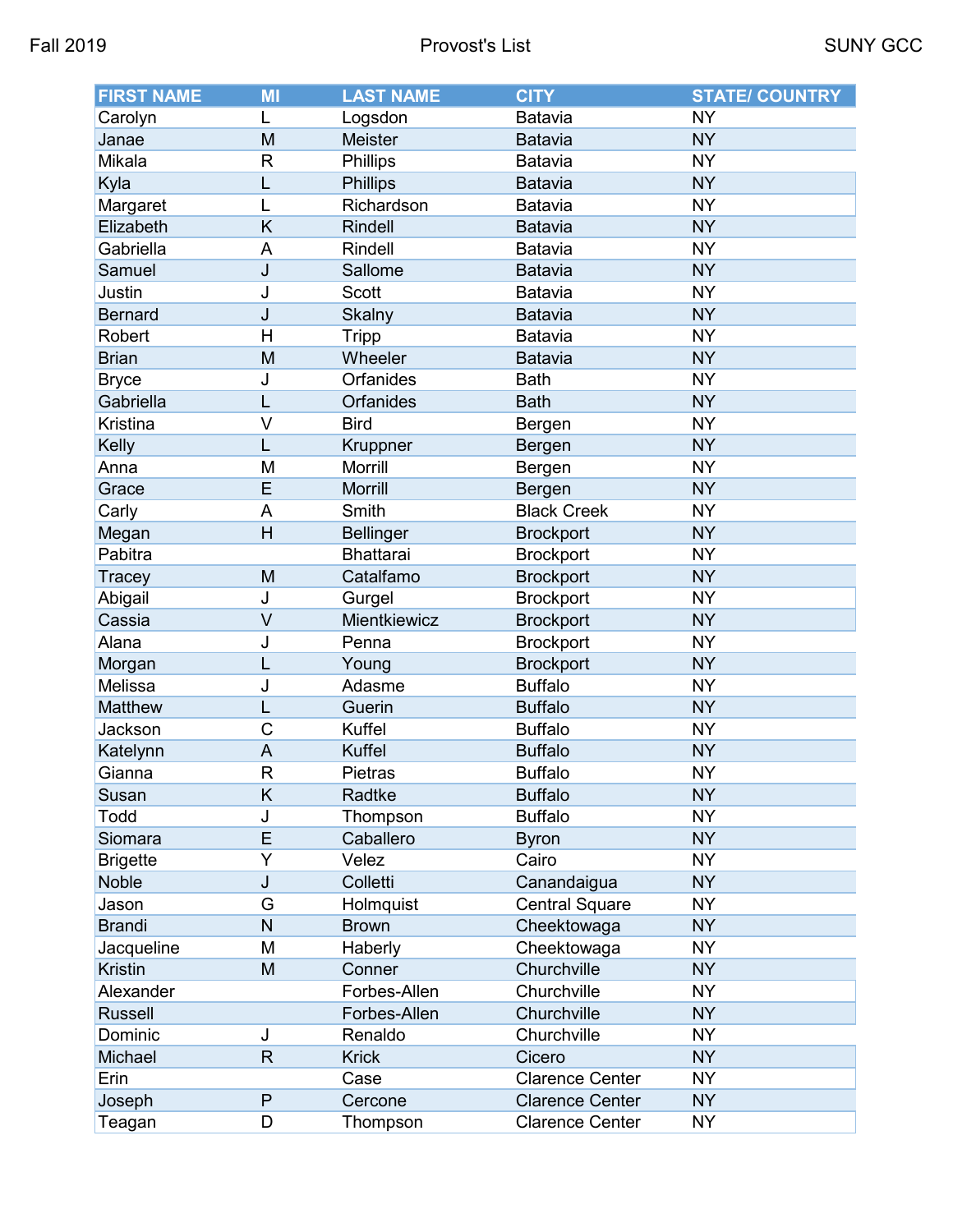| <b>FIRST NAME</b> | MI                      | <b>LAST NAME</b> | <b>CITY</b>          | <b>STATE/ COUNTRY</b> |
|-------------------|-------------------------|------------------|----------------------|-----------------------|
| Courtney          |                         | Sebring          | <b>Clifton Park</b>  | <b>NY</b>             |
| Kelly             | L                       | <b>Drake</b>     | Conesus              | <b>NY</b>             |
| Emmalynn          | G                       | Gibson           | Conesus              | <b>NY</b>             |
| Margaret          |                         | Szczesniak       | Conesus              | <b>NY</b>             |
| Jeffrey           | M                       | Fischer          | Corfu                | <b>NY</b>             |
| Alexandria        | J                       | <b>Tarbell</b>   | Corfu                | <b>NY</b>             |
| Elizabeth         | G                       | Hirsekorn        | Cowlesville          | <b>NY</b>             |
| Karli             | A                       | <b>Phillips</b>  | Cowlesville          | <b>NY</b>             |
| Mollee            | M                       | Thorington       | Cuba                 | <b>NY</b>             |
| Wenxin            |                         | Ke               | Dalian, Liaoning     | China                 |
| Sarah             | A                       | Coons            | <b>Dansville</b>     | <b>NY</b>             |
| Katelin           | S                       | Everman          | <b>Dansville</b>     | <b>NY</b>             |
| Valerie           | $\overline{G}$          | Parker           | <b>Dansville</b>     | <b>NY</b>             |
| Nicole            | A                       | Alvord           | <b>Darien Center</b> | <b>NY</b>             |
| Matthew           | G                       | <b>Clark</b>     | <b>Darien Center</b> | <b>NY</b>             |
| Kimberly          | A                       | Wolfe            | Delevan              | <b>NY</b>             |
| Kimberly          | S                       | McCullough       | E Pembroke           | <b>NY</b>             |
| Loren             | E                       | <b>Atkins</b>    | East Aurora          | <b>NY</b>             |
| Emily             | J                       | Tait             | East Aurora          | <b>NY</b>             |
| Lauren            | A                       | Carli            | East Bethany         | <b>NY</b>             |
| Angelique         | M                       | Newton           | East Bethany         | <b>NY</b>             |
| <b>Brian</b>      | D                       | Wlazlak          | East Bethany         | <b>NY</b>             |
| Racheal           | M                       | Cook             | Elba                 | <b>NY</b>             |
| Robert            | J                       | <b>Stabler</b>   | Elba                 | <b>NY</b>             |
| <b>Miles</b>      | A                       | Cockhern         | Fairport             | <b>NY</b>             |
| <b>Tevrett</b>    | $\mathsf{R}$            | Covedill         | Fillmore             | <b>NY</b>             |
| Keaton            | J                       | Hartung          | Fillmore             | <b>NY</b>             |
| Marisa            |                         | Peet             | Fillmore             | <b>NY</b>             |
| Chelsey           | L                       | <b>Brown</b>     | Freedom              | <b>NY</b>             |
| <b>Brittney</b>   |                         | <b>Russo</b>     | Gasport              | <b>NY</b>             |
| Jameson           | W                       | Shepard          | Geneseo              | <b>NY</b>             |
| Miriam            | M                       | Shepard          | Geneseo              | <b>NY</b>             |
| <b>Marcus</b>     | A                       | <b>Breault</b>   | <b>Glens Falls</b>   | <b>NY</b>             |
| Mary              | P                       | Buggie-Hunt      | Groveland            | <b>NY</b>             |
| Elijah            | J                       | <b>Bidtah</b>    | Hamburg              | <b>NY</b>             |
| Lydia             | G                       | Zampella         | Henrietta            | <b>NY</b>             |
| <b>Christin</b>   |                         | <b>Barbera</b>   | Hilton               | <b>NY</b>             |
| Nolan             | C                       | Beabout          | Hilton               | <b>NY</b>             |
| Abigail           | $\mathsf{R}$            | Christopher      | Hilton               | <b>NY</b>             |
| Michelle          |                         | Coughlin         | Hilton               | <b>NY</b>             |
| Keli              | L                       | Ferranti         | Holley               | <b>NY</b>             |
| Joy               |                         | Maclaren-Farrell | Holley               | <b>NY</b>             |
| Kevin             | J                       | Neureuter        | Holley               | <b>NY</b>             |
| Alyssa            | N                       | Young            | Holley               | <b>NY</b>             |
| Elizabeth         | $\mathsf R$             | <b>Baisley</b>   | Honeoye Falls        | <b>NY</b>             |
| Faith             | A                       | Williams         | Hornell              | <b>NY</b>             |
| Victoria          | $\overline{\mathsf{J}}$ | Williams         | Hunt                 | <b>NY</b>             |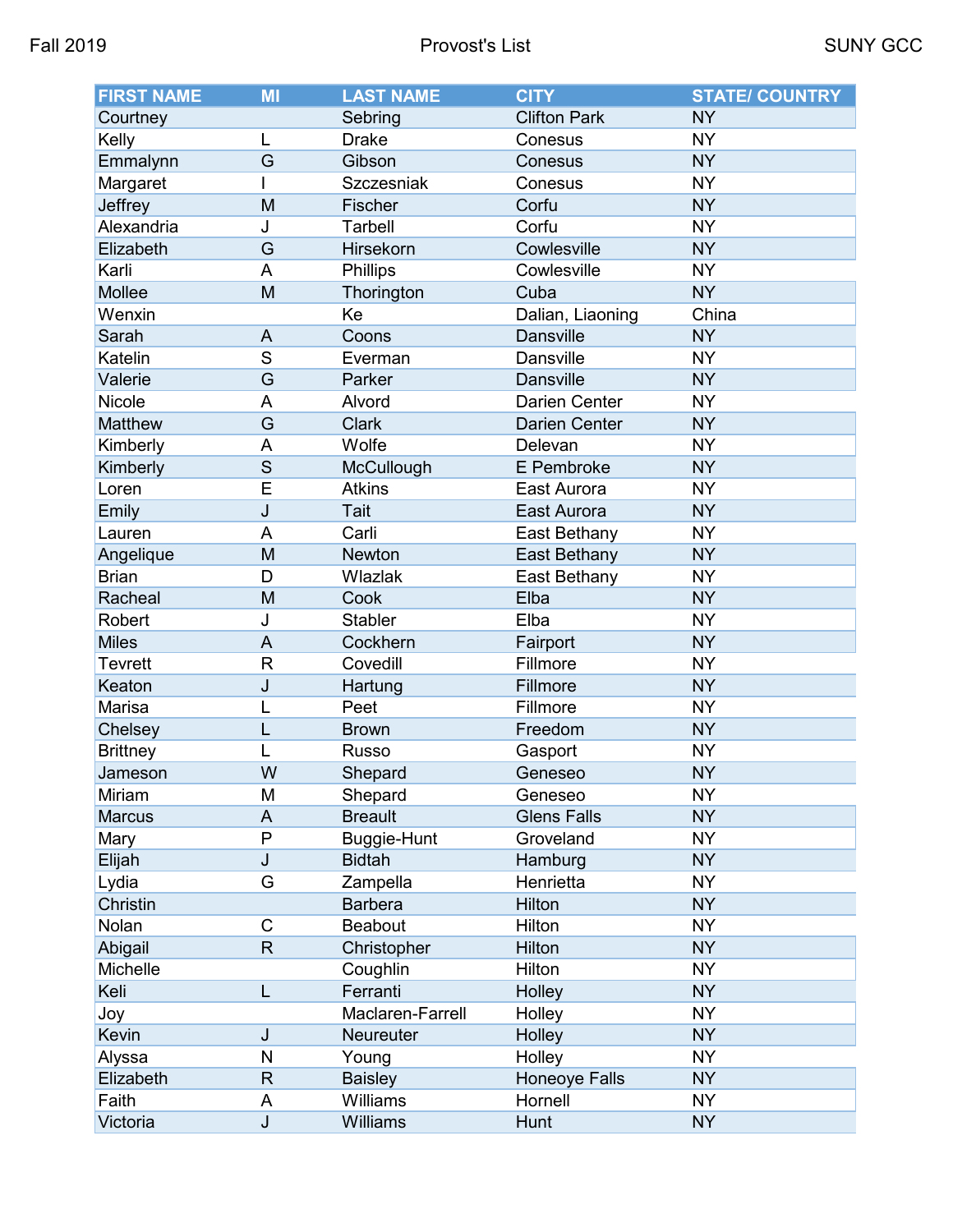| <b>FIRST NAME</b> | MI             | <b>LAST NAME</b> | <b>CITY</b>         | <b>STATE/ COUNTRY</b> |
|-------------------|----------------|------------------|---------------------|-----------------------|
| Angela            | S              | <b>McFarlane</b> | Kendall             | <b>NY</b>             |
| Janelle           | M              | Shuler           | Kendall             | <b>NY</b>             |
| Isabella          | E              | Prest            | Kent                | <b>NY</b>             |
| Melissa           |                | <b>Burger</b>    | Lackawanna          | <b>NY</b>             |
| Emma              | K              | Rigerman         | Lancaster           | <b>NY</b>             |
| John              | J              | <b>Boyle</b>     | Le Roy              | <b>NY</b>             |
| Jared             | S              | Carlson          | Le Roy              | <b>NY</b>             |
| Jacob             | W              | Eggleston        | Le Roy              | <b>NY</b>             |
| Morgan            | A              | Luce             | Le Roy              | <b>NY</b>             |
| Nicole            | L              | Roth             | Le Roy              | <b>NY</b>             |
| Marshall          |                | Schultz          | Le Roy              | <b>NY</b>             |
| Emma              |                | Woods            | Lewiston            | <b>NY</b>             |
| Elise             | A              | Adams            | Lima                | <b>NY</b>             |
| Rose              | L              | Evans            | Lima                | <b>NY</b>             |
| Leah              | G              | Mattison         | Lima                | <b>NY</b>             |
| Jennifer          | R              | <b>Boggs</b>     | Livonia             | <b>NY</b>             |
| <b>Alexis</b>     | N              | Coleman          | Livonia             | <b>NY</b>             |
| James             | $\overline{A}$ | Czach            | Lockport            | <b>NY</b>             |
| Joshua            | D              | Fahmer           | Lockport            | <b>NY</b>             |
| Emma              | R              | Maynard          | Lyndonville         | <b>NY</b>             |
| Johnpaul          | S              | Simon            | Lyndonville         | <b>NY</b>             |
| Samuel            | J              | Yousey           | Lyndonville         | <b>NY</b>             |
| Nicole            |                | Collins          | Macedon             | <b>NY</b>             |
| Meghan            | E              | Hilton           | Marion              | <b>NY</b>             |
| Rebecca           | A              | <b>Allis</b>     | Medina              | <b>NY</b>             |
| Deanna            | Ē              | Cameron          | Medina              | <b>NY</b>             |
| Theresa           |                | Gray             | Medina              | <b>NY</b>             |
| Amy               | F              | Schrader         | Medina              | <b>NY</b>             |
| <b>Brian</b>      | C              | Schultz          | Medina              | <b>NY</b>             |
| Christina         |                | Wagner           | Medina              | <b>NY</b>             |
| Kaitlyn           |                | Andersen         | Middle Island       | <b>NY</b>             |
| Allen             | M              | Griffith         | Middleport          | <b>NY</b>             |
| Jessica           |                | Montroy          | Middleport          | <b>NY</b>             |
| Cassandra         | E              | <b>Buchinger</b> | <b>Mount Morris</b> | <b>NY</b>             |
| Karena            | M              | Hoy              | <b>Mount Morris</b> | <b>NY</b>             |
| Jacob             | O              | Sherman          | <b>Mount Morris</b> | <b>NY</b>             |
| Katelyn           | Ρ              | Quinlan          | Mumford             | <b>NY</b>             |
| Jason             | J              | <b>Roberts</b>   | <b>Naples</b>       | <b>NY</b>             |
| Jessica           | E              | Matijevich       | Newfane             | <b>NY</b>             |
| Mason             | Κ              | Seiler           | Newfane             | <b>NY</b>             |
| Kimberly          | D              | Andolora         | North Chili         | <b>NY</b>             |
| Zachariah         | B              | Richard          | North Chili         | <b>NY</b>             |
| Zane              | Ν              | Richard          | North Chili         | <b>NY</b>             |
| Stephanie         | A              | Brumbaugh        | North Tonawanda     | <b>NY</b>             |
| Maxwell           | J              | Donner           | North Tonawanda     | <b>NY</b>             |
| <b>Travis</b>     | M              | St Denny         | Norwich             | <b>NY</b>             |
| Alicia            | M              | Pritchard        | Nunda               | <b>NY</b>             |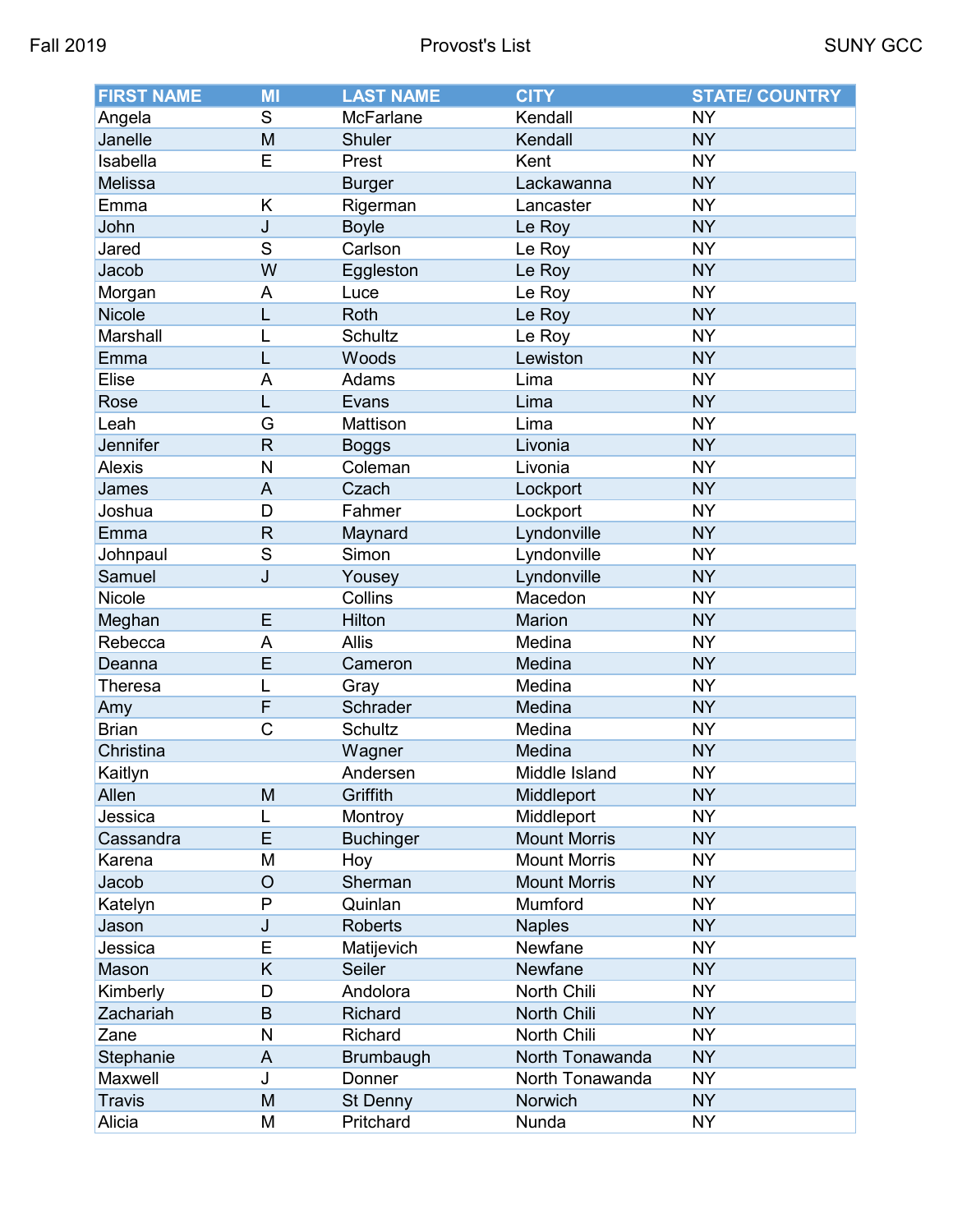| <b>FIRST NAME</b> | MI           | <b>LAST NAME</b> | <b>CITY</b>           | <b>STATE/ COUNTRY</b> |
|-------------------|--------------|------------------|-----------------------|-----------------------|
| Jamie             | L            | Lippold          | Oakfield              | <b>NY</b>             |
| Shannon           | M            | Pohl             | Oakfield              | <b>NY</b>             |
| Katelyn           | M            | <b>Barnes</b>    | Pavilion              | <b>NY</b>             |
| Cassandra         | L            | Hirsch           | Pavilion              | <b>NY</b>             |
| Michael           | Q            | Smith            | Pelham                | <b>NY</b>             |
| Joseph            | M            | LaCross          | Penfield              | <b>NY</b>             |
| Emily             | E            | Grierson         | Perry                 | <b>NY</b>             |
| Melissa           | M            | Mason            | Perry                 | <b>NY</b>             |
| <b>Jack</b>       | J            | Mathis           | Perry                 | <b>NY</b>             |
| <b>Tristen</b>    |              | Stonesifer       | Perry                 | <b>NY</b>             |
| Nancy             | S            | <b>Stein</b>     | Piffard               | <b>NY</b>             |
| Alisha            |              | MacFarlane       | Queensbury            | <b>NY</b>             |
| Alan              | E            | Alexander        | Rochester             | <b>NY</b>             |
| Lazarus           | L            | Clyburn-Dawson   | Rochester             | <b>NY</b>             |
| Leah              |              | Cocilova         | Rochester             | <b>NY</b>             |
| Alyssa            | J            | Dugan            | Rochester             | <b>NY</b>             |
| Elijah            | M            | Farwell          | Rochester             | <b>NY</b>             |
| Luke              | D            | Farwell          | Rochester             | <b>NY</b>             |
| <b>Braeden</b>    | Κ            | Holt             | Rochester             | <b>NY</b>             |
| Fred              |              | Manyara          | Rochester             | <b>NY</b>             |
| Johanna           | E            | Passero          | Rochester             | <b>NY</b>             |
| <b>Kristin</b>    | $\mathsf{R}$ | Pike-Kolstad     | Rochester             | <b>NY</b>             |
| Ayla              |              | Schildkraut      | Rochester             | <b>NY</b>             |
| Olivia            | N            | Spicer           | Rochester             | <b>NY</b>             |
| Hannah            | E            | Stone            | Rochester             | <b>NY</b>             |
| Cameron           | H            | Williams         | Rochester             | <b>NY</b>             |
| Richard           | M            | Gatti            | <b>Rush</b>           | <b>NY</b>             |
| Shara             |              | Pawlowski        | Rushford              | <b>NY</b>             |
| Leotis            |              | <b>Abrams</b>    | Salamanca             | <b>NY</b>             |
| Caitlin           |              | O'Neil           | Scottsville           | <b>NY</b>             |
| Lydia             | G            | Doneburg         | <b>Silver Springs</b> | <b>NY</b>             |
| Pierce            | J            | McPherson        | <b>Silver Springs</b> | <b>NY</b>             |
| Joshua            |              | Haffen           | Spencerport           | <b>NY</b>             |
| Marissa           | L            | Wimer            | Spencerport           | <b>NY</b>             |
| Jennifer          |              | Averill          | Springwater           | <b>NY</b>             |
| Kathryn           | F            | Long             | Stafford              | <b>NY</b>             |
| Patrick           | J            | Puccio           | Stafford              | <b>NY</b>             |
| Alyssa            | J            | Wolowiec         | Strykersville         | <b>NY</b>             |
| Ta'tiana          | $\vee$       | Lee              | Syracuse              | <b>NY</b>             |
| Kristen           |              | <b>Brock</b>     | Tonawanda             | <b>NY</b>             |
| Ariel             |              | Gagliardi        | Troy                  | <b>NY</b>             |
| Alyssa            | N            | Landin           | Varysburg             | <b>NY</b>             |
| <b>Stefanie</b>   | P            | Powell           | Walworth              | <b>NY</b>             |
| Kaitlyn           | M            | <b>Bosco</b>     | Warsaw                | <b>NY</b>             |
| Thomas            | E            | Robertson        | Warsaw                | <b>NY</b>             |
| Nicholas          | R            | Obstarczyk       | Waterport             | <b>NY</b>             |
| Laura             |              | <b>Becker</b>    | Wayland               | <b>NY</b>             |